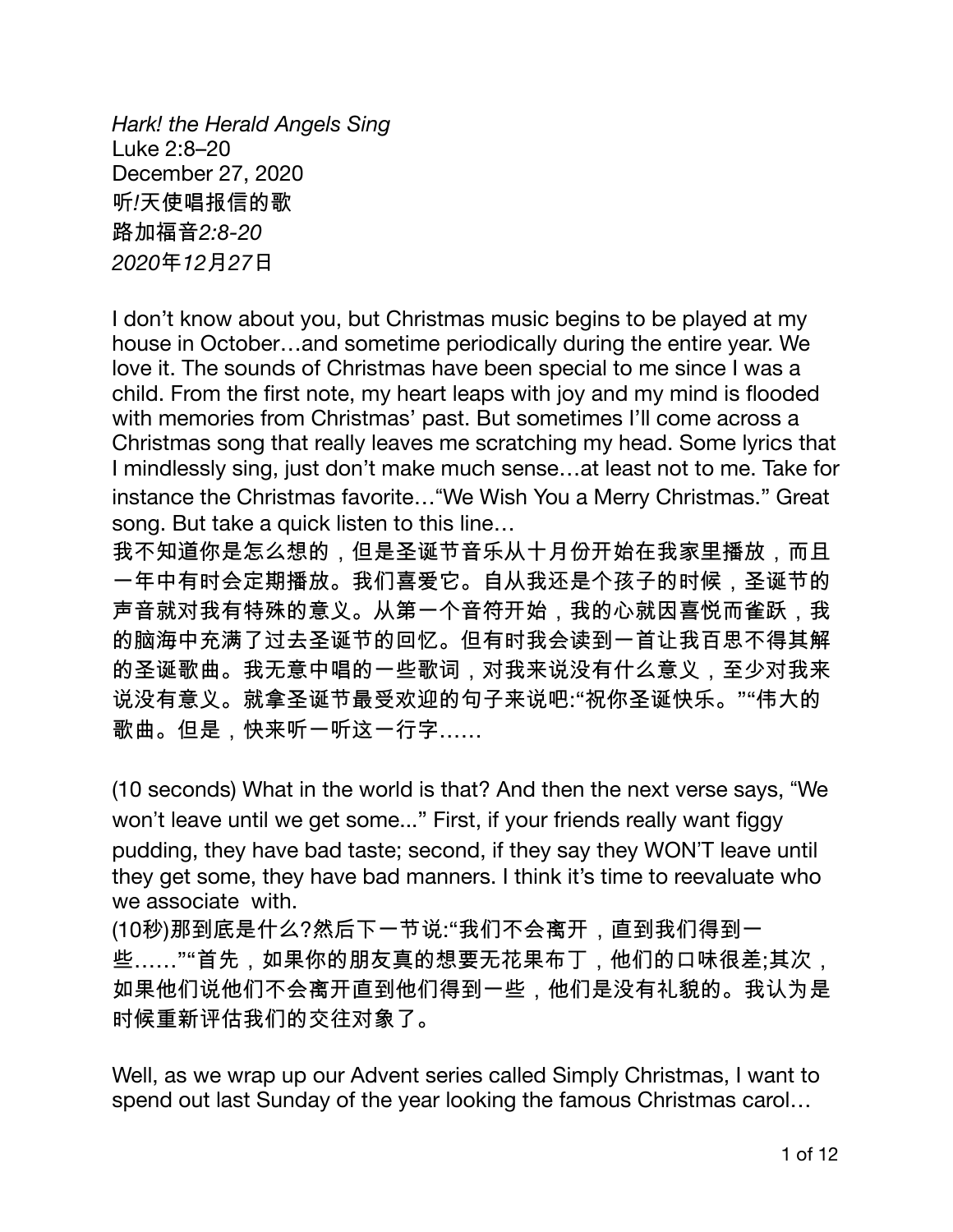Hark! the Herald Angels Sing. This song first appeared in 1739, written by Charles Wesley and George Whitefield. By describing Christ, Wesley tells us the entire Gospel story is this song.

"Hark" is a pretty old-school word that I've never heard anyone use. Well, it just means, "listen." The writer of this carol is telling us to pay attention to something that he's afraid we'll miss. This song is being sung from the perspective of a shepherd. Before we get into the song...Let's look at this account from Luke 2:8-18

好吧,当我们结束我们的降临系列称为简单的圣诞节,我想花在去年的最后 一个星期天看著名的圣诞颂歌…听!报信天使歌唱。这首歌首次出现在1739 年,由查尔斯·韦斯利和乔治·怀特菲尔德所写。通过描述基督,卫斯理告诉 我们整个福音故事就是这首歌。

"听"是个很古老的词,我从来没听人用过。它的意思是:"听着。"这首颂歌的 作者告诉我们,要关注一些他担心我们会错过的东西。这首歌是从一个牧羊 人的角度来唱的。在我们进入这首歌之前,让我们看看路加福音2:8-18的记 述

8 And in the same region (near Bethlehem) there were shepherds out in the field, keeping watch over their flock by night. 9 And an angel of the Lord appeared to them, and the glory of the Lord shone around them, and they were filled with great fear. 10 And the angel said to them, "Fear not, for behold, I bring you good news of great joy that will be for all the people. 11 For unto you is born this day in the city of David a Savior, who is Christ the Lord. 12 And this will be a sign for you: you will find a baby wrapped in swaddling cloths and lying in a manger." 13 And suddenly there was with the angel a multitude of the heavenly host praising God and saying, 14 "Glory to God in the highest, and on earth peace among those with whom he is pleased!"

15 When the angels went away from them into heaven, the shepherds said to one another, "Let us go over to Bethlehem and see this thing that has happened, which the Lord has made known to us." 16 And they went with haste and found Mary and Joseph, and the baby lying in a manger. 17 And when they saw it,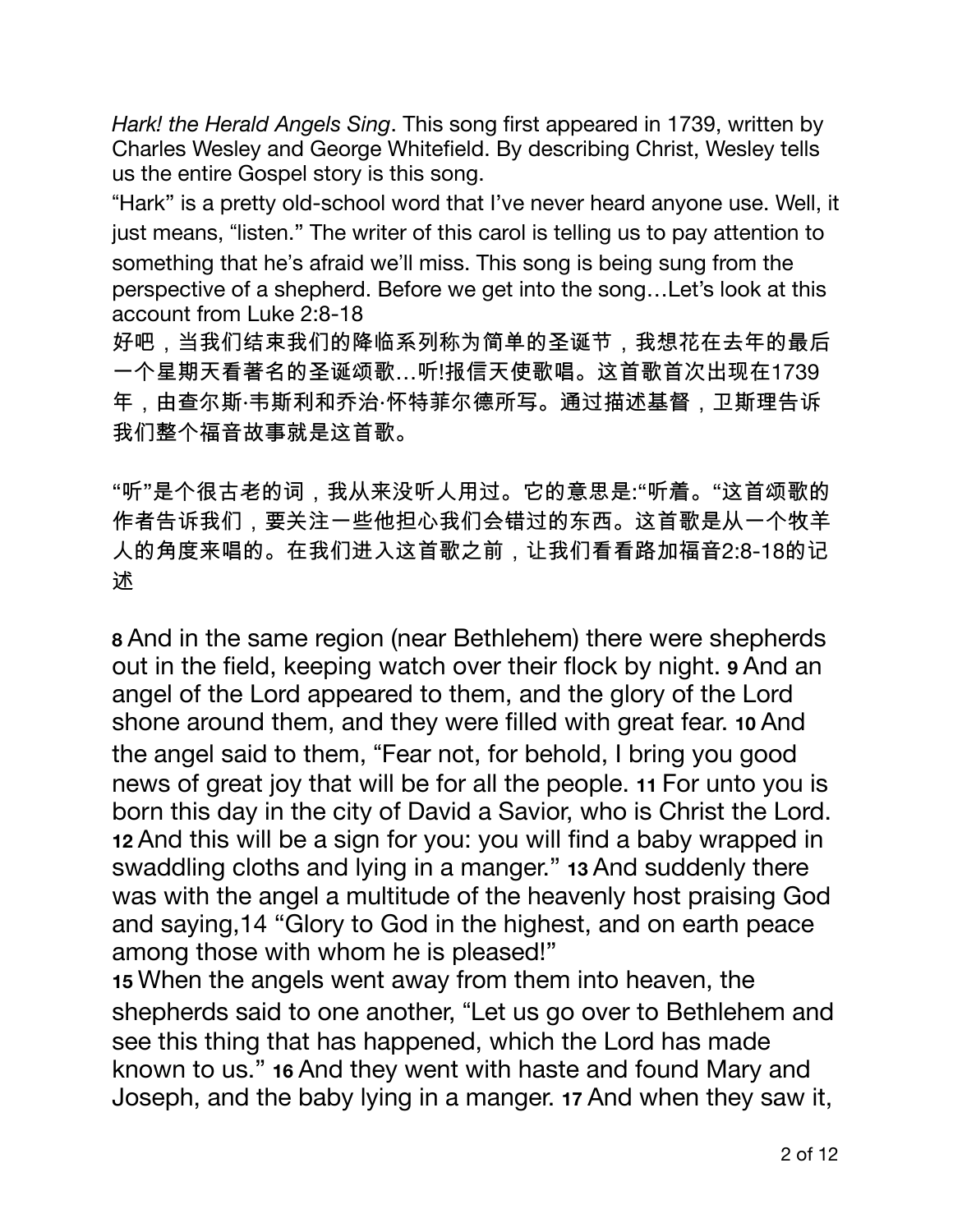they made known the saying that had been told them concerning this child, 18 And all who heard it wondered at what the shepherds told them. 19 But Mary treasured up all these things, pondering them in her heart. 20 And the shepherds returned, glorifying and praising God for all they had heard and seen, as it had been told them.

8 在伯利恒之野地里有牧羊的人, 夜间按着更次看守羊群。9 有主 的使者站在他们旁边,主的荣光四面照着他们,牧羊的人就甚惧 怕。10 那天使对他们说:"不要惧怕!我报给你们大喜的信息,是 关乎万民的。11 因今天在大卫的城里,为你们生了救主,就是主 基督。12 你们要看见一个婴孩,包着布,卧在马槽里,那就是记 号了。"13 忽然,有一大队天兵同那天使赞美 神说:14 "在至高 之处荣耀归与 神!在地上平安归与他所喜悦的人(注:有古卷作 "喜悦归与人")!"15 众天使离开他们,升天去了。牧羊的人彼此 说:"我们往伯利恒去,看看所成的事,就是主所指示我们的。" 16 他们急忙去了,就寻见马利亚和约瑟,又有那婴孩卧在马槽 里::17 既然看见,就把天使论这孩子的话传开了。18 凡听见的, 就诧异牧羊之人对他们所说的话19 马利亚却把这一切的事存在心 里,反复思想。20 牧羊的人回去了,因所听见所看见的一切事, 正如天使向他们所说的,就归荣耀与 神,赞美他。 The shepherds were the only ones to actually see the angels, and there are

some things about what they saw that evening that they wanted to make sure Mary and Joseph saw...and wanted to make sure we see as well. There are 3 amazing aspects of this account that give us the secret to understanding the true meaning of Christmas:

牧羊人是唯一能真正看到天使的人,那天晚上他们看到了一些东西,他们想 确保玛丽和约瑟夫看到,也想确保我们也看到。

这个解释有3个惊人的方面,给了我们理解圣诞节真正意义的秘密:

## First, it's amazing that the angels appeared to shepherds.

The shepherds had to be the least likely people on earth to receive an angelic announcement about the birth of a King. Shepherds were the lowest class in Jewish society. They were the ultimate unskilled laborers; shepherding was a job you gave to kids. If you were still a shepherd as an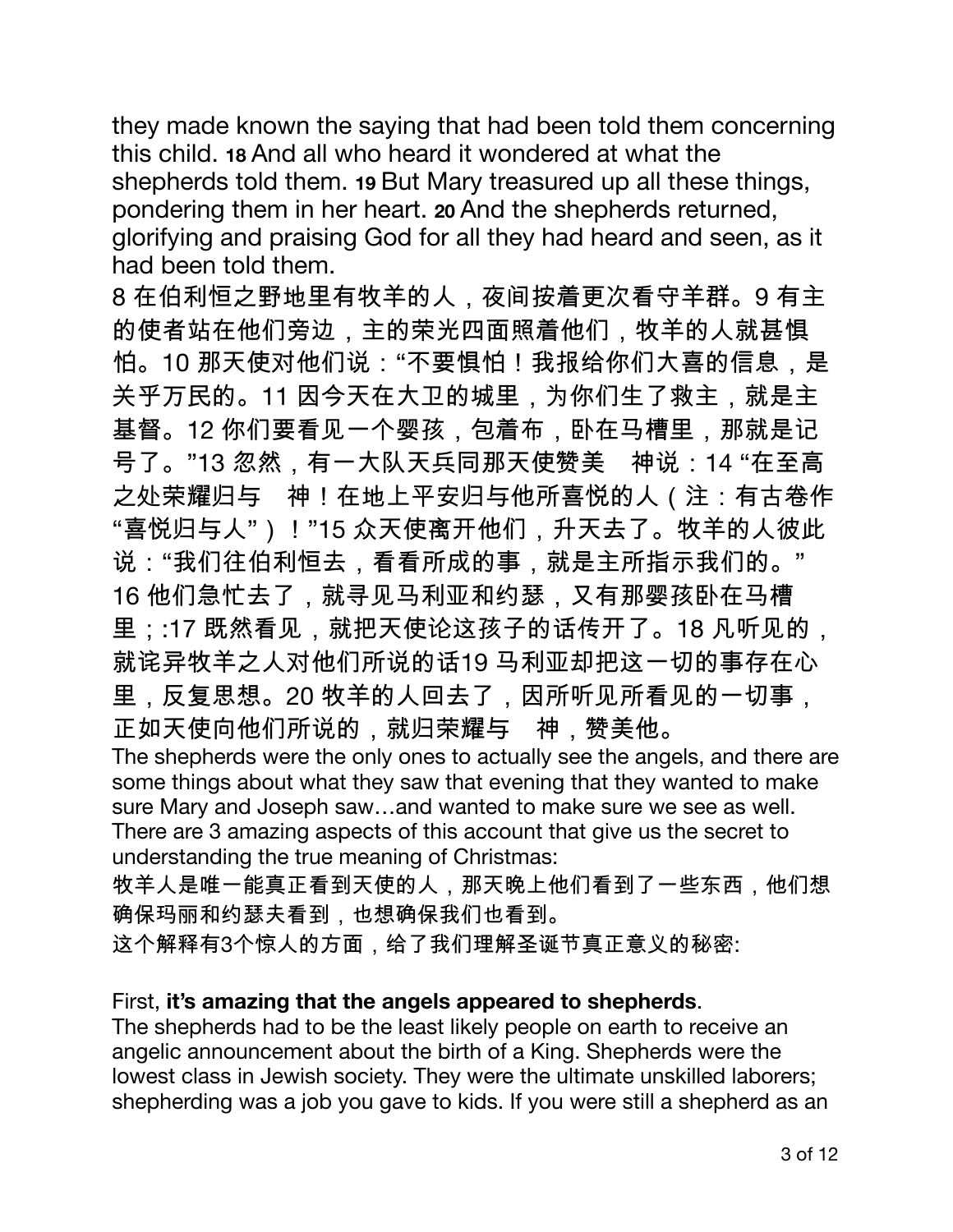adult, that was a total life fail. They were so low...that their testimony was not even acceptable in court. But here's why the angels' appearing to the shepherds is so important for us:

Because while Christmastime is joyful for a lot of people-all calm and bright-for others it reminds them of how disappointed they are in life. It makes some feel really depressed and lonely. Or maybe it reminds you of someone who used to be in your life that is not anymore - a father, a husband, a child, a friend or girlfriend. Or maybe you forget how broken and dysfunctional your family is until Christmas comes around. For some of you, your whole goal over this past week for the police not to get called. 首先,天使出现在牧羊人面前是令人惊奇的。

牧羊人应该是地球上最不可能收到天使宣布国王诞生的消息的人。牧羊人是 犹太人社会中地位最低的阶层。他们是终极的非技术劳工;放羊是你交给孩子 们的工作。如果你成年后仍然是一个牧羊人,那是完全的生活失败。他们的 证词如此之低,以至于法庭都不接受他们的证词。但这就是为什么天使出现 在牧羊人面前对我们如此重要:

因为虽然圣诞节对很多人来说都是快乐的――所有人都平静而光明――但对 另一些人来说,它提醒他们生活中有多失望。这让一些人感到非常沮丧和孤 独。或者它会让你想起某个曾经在你生命中不复存在的人――父亲、丈夫、 孩子、朋友或女友。或者你可能会忘记你的家庭有多破碎和功能失调,直到 圣诞节来临。对于你们中的一些人来说,你们过去一周的目标就是不报警。 I heard one guy say that happiness is having a large, close-knit family... who all live in another city.

Maybe this Christmas finds you jobless and worried; The effects of the coronavirus have left you feeling hopeless, broke, and unsure of the future. Maybe you are concerned with your kids are falling behind because inperson classes aren't happening yet. Perhaps this season has revealed some issues in your marriage that have been undetected or under the rug...Or maybe you lack of marriage prospects. Well...these shepherds didn't feel like their lives were going all that well either. Today it's possible that you are in that same place. Well listen... You! are the ones to whom the angels most want to give their message. Hark!

我听一个家伙说幸福就是拥有一个紧密团结的大家庭......他们都住在另一个 城市。

也许这个圣诞节你失业和焦虑:冠状病毒的影响让你感到绝望、崩溃和对未来 不确定。也许你担心你的孩子落后了,因为面对面的课程还没有开始。也许 这一季揭示了你婚姻中一些未被发现或被掩盖的问题……又或许你对婚姻缺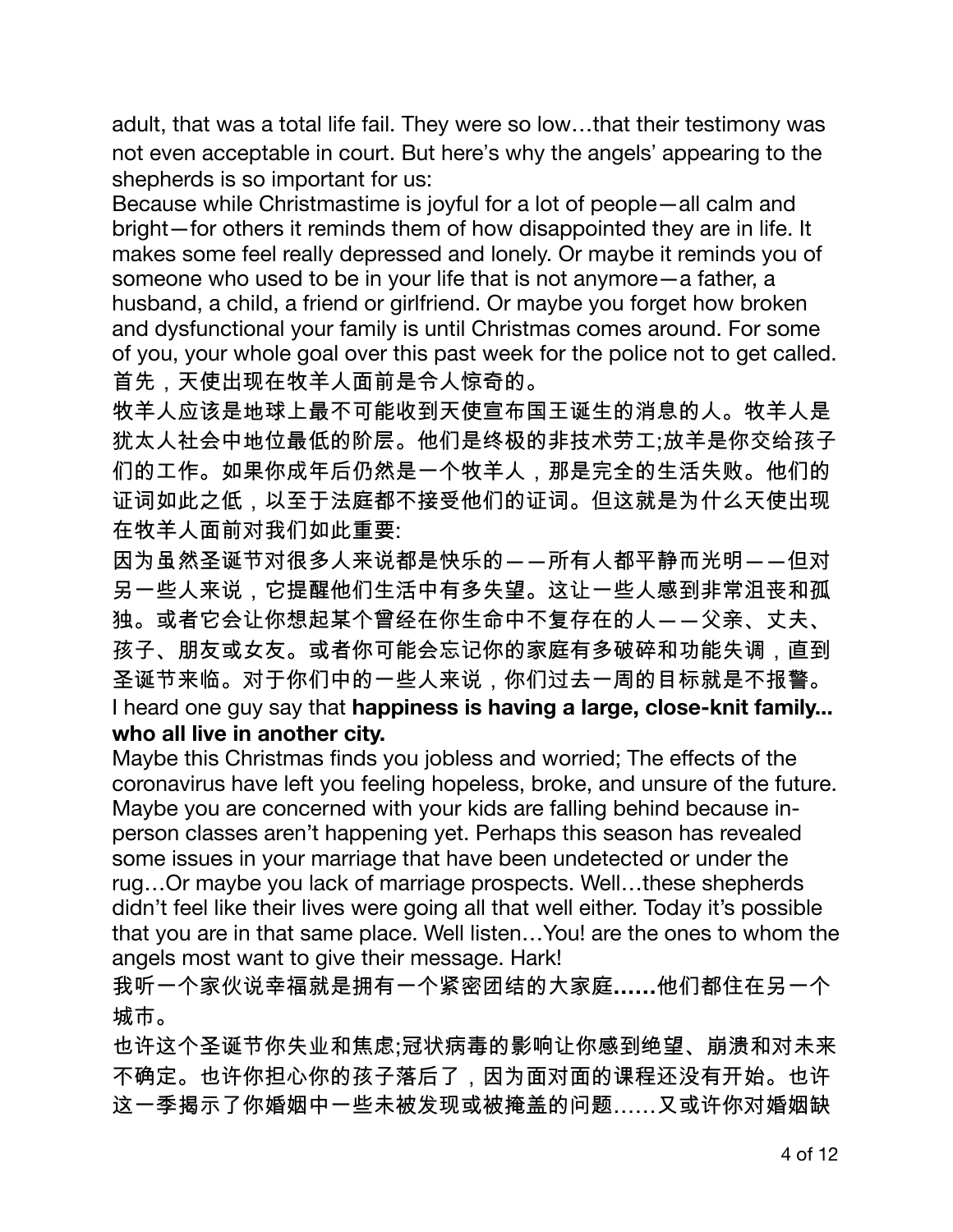乏希望。这些牧羊人也不觉得他们的生活一帆风顺。今天,你很可能处在同 样的位置。嗯…你听!天使们最想把他们的信息传达给他们的人。听! Second, it's amazing how overjoyed the angels were at this birth. The angels proclaimed, "Glory to God in the highest," which means, "God deserves the GREATEST praise for the birth of this baby." Which is pretty remarkable when you think about what else these angels had seen! They had been firsthand witness of creation, where God spoke a word, and something came from nothing...where order came from disorder. Where in a a word, millions of galaxies were formed.

Astronomers tell us there are a total of about 3 million trillion stars. That's a "3" with 24 0's after it. And for me... numbers like that are beyond my comprehension... million, billion, trillion... it all kind of sounds the same. Well, see if this helps: One million seconds ago was Tuesday, Dec 8. About 11.5 days ago. A billion seconds ago would be September, 1988. Almost 32 years. In 1988, Barry Sanders won the Heisman Trophy, the number one song on the radio was Faith by George Michael, and... I was 6 years old.

其次,天使们在这个降生的时刻是多么的喜出望外。

天使们宣告说:"荣耀归与至高的神。"(这就是说:"神生了这个孩子,配得极大 的赞美。")"当你想到这些天使所看到的其他东西时,这是相当了不起的!"他 们亲眼见证了上帝的创造,上帝说的道,从无到有……秩序从无序中产生。 一句话,数以百万计的星系形成了。

天文学家告诉我们,地球上总共有300万万亿颗恒星。这是一个3后面有24个 0。而对我来说……那样的数字超出了我的理解……百万美元,兆……听起来 都一样。好吧,看看这是否有帮助:一百万秒前是12月8日,星期二。大约 11.5天前。10亿秒前是1988年9月。近32年。1988年,巴里·桑德斯赢得了 海斯曼奖,收音机里的冠军歌曲是乔治·迈克尔的《信仰》,那时我6岁。 A trillion seconds ago was 31,688 years ago. That would have been around 29,668 B.C., which is roughly 24,000 years before the earliest civilizations began to take shape.

So...a million seconds: about 11 days...a trillion seconds...32,000 years. Does that help? Well, scientists tell us there are 3 million trillion stars in the universe. The sun, which is just one of those 3 million trillion stars, and it's not even a very big one...and it puts out the same amount of energy as a trillion mega-ton bombs.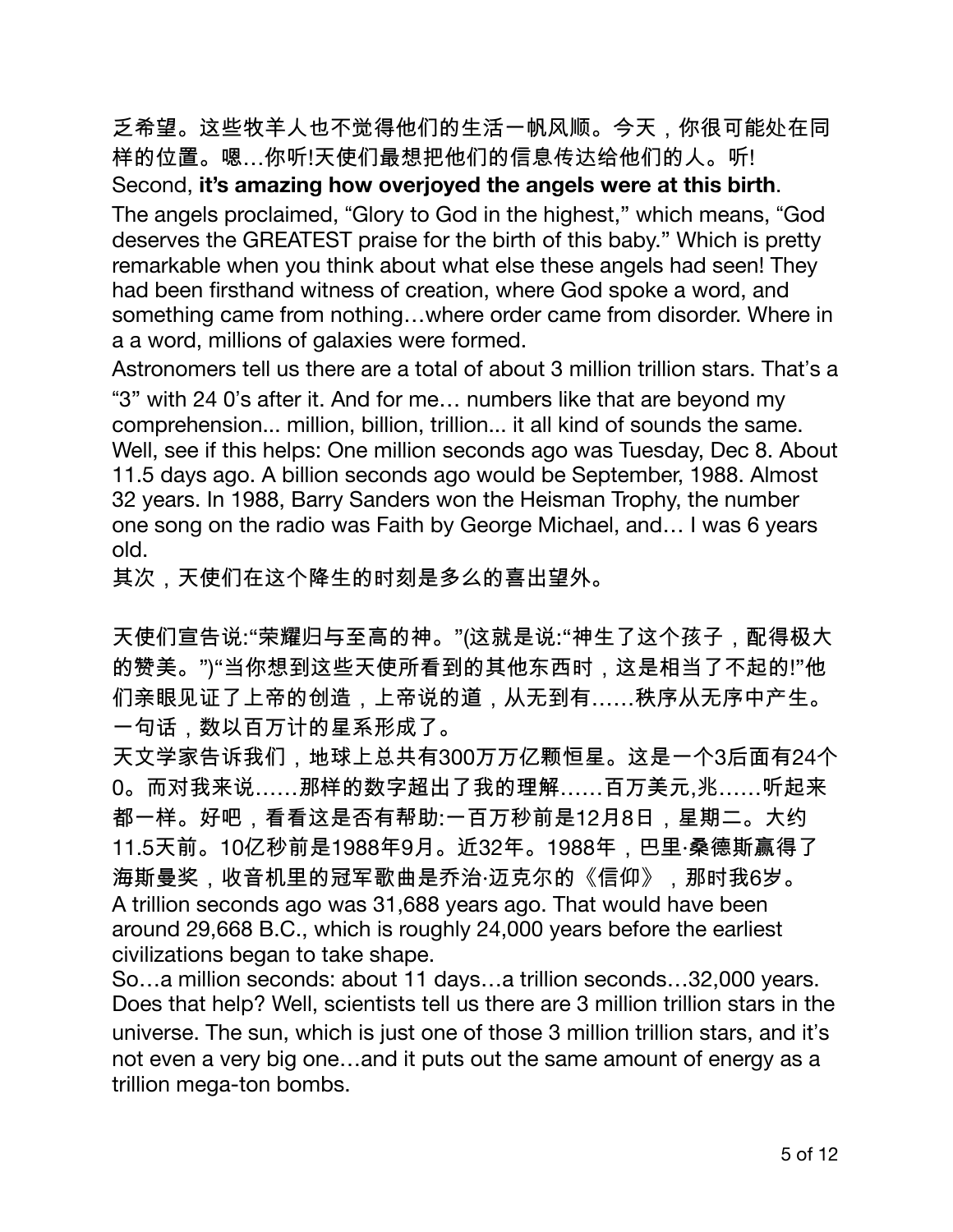These angels had seen all that... but that's not what they thought gave God glory in the highest. THEY SAID: Veiled in flesh the Godhead see, Hail the incarnate Deity! Pleased as man with men to dwell, Jesus, our Immanuel.

一万亿秒之前是31688年前。那应该是在公元前29,668年左右,比最早的文 明开始成形大约早24,000年。

所以,一百万秒:大约11天,一万亿秒,32000年。这有帮助吗?科学家告诉 我们宇宙中有300万亿个恒星。太阳只是这300万亿亿颗恒星中的一颗,而且 它还不是很大,它释放出的能量相当于一万亿吨炸弹的能量。

这些天使已经目睹了这一切……但这并不是他们所认为的给予上帝最高荣耀 的东西。他们说:披着肉身的神看,向化身的神欢呼!我们的以马内利,耶 稣.乐意与人同住。

The greatest glory that God displayed was his decision to come and die for sinners... to come and live among them and take their place...

WHY WOULD GOD DO THIS, THEY THOUGHT? God knew that we were sinful, selfish, prideful, and lustful traitors. Even so, He traded the life of his most precious Son.

1 Peter 12 says that the angels are amazed by the gospel and "longed to look more deeply into these things "

Think about that: the angels who saw God create the universe and see his face every single day, long to look more deeply into the wonder of the gospel. They say: Hail the Heaven-born Prince of Peace! Hail the Son of Righteousness! Light and life to all He brings, Risen with healing in His wings;

神所显示的最大荣耀是他决定来为罪人而死。来和他们生活在一起,取代他 们的位置…

他们想,上帝为什么要这样做?神知道我们是有罪的、自私的、骄傲的、有 私欲的叛徒。尽管如此,他还是牺牲了自己最珍爱的儿子的生命。 彼得前书1章12说,天使们因福音惊奇,"愿意详细察看这些事。"

想想看:那些看见神创造宇宙,每天看见神面的天使,渴望更深入地观察福音 的奇妙之处。他们说:为来自天堂的和平王子欢呼!颂赞公义的儿子。他给一 切带来光明和生命,用愈合的翅膀飞起;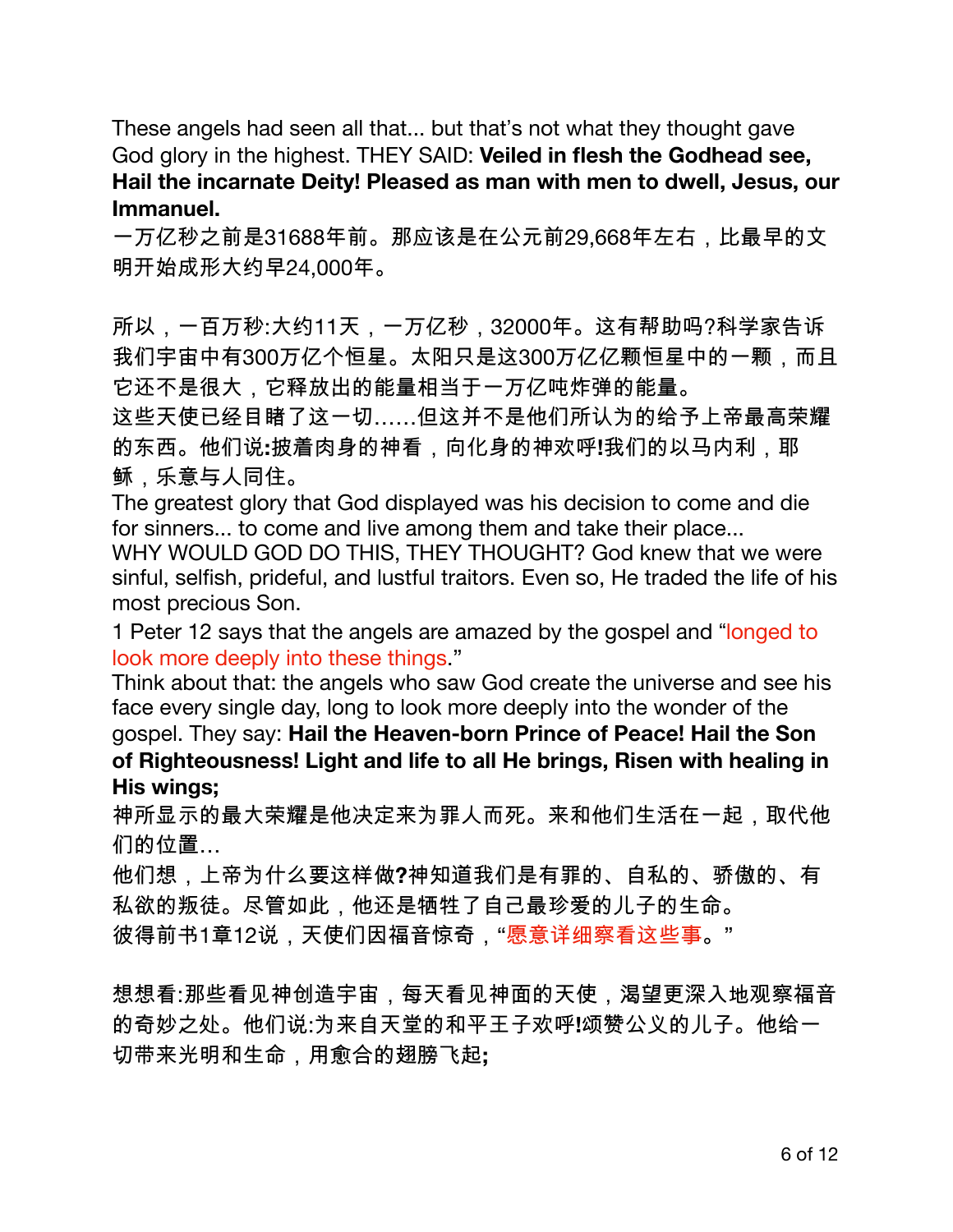The angels had seen God's power to create, with a word, 3 million trillion stars, but they were more amazed at the mercy Jesus showed to rebellious sinners and his power to heal them. GREATER than the power that pours out from our sun is God's power to put your life back together after sin has messed it up.

Mild he lays his glory by, born that man no more may die, born to raise the sons of earth, born to give them second birth!

天使们看到了上帝用一个字就能创造300万亿个星星的能力,但他们更惊讶 于耶稣对叛逆的罪人的怜悯和他医治他们的能力。神的能力比太阳的能力更 大,它能在罪把我们的生活弄得一团糟后,把我们的生活重新整理好。 他以温和的方式展示他的荣耀,生而使人不再死亡,生而养育大地的子民, 生而使他们重生!

The gospel is that you and I were doomed, and Jesus came to save us. You see, underneath all your religious, good, moral make-up, we're really just rebellious sinners. That may sound harsh, but look into your heart-Deep down, haven't we all assumed that we knew best how to run our lives? Haven't we preferred to make ourselves the focus and center of our lives? Don't our thoughts and our will tend to trump God's? THAT'S MORAL INSANITY, and COSMIC TREASON, and the penalty for that cosmic treason is death.

福音告诉我们,你和我都是命中注定的,耶稣来拯救我们。

你看,在你所有的宗教,善良,道德的外表下,我们真的只是叛逆的罪人。 这听起来很残酷,但扪心自问,难道我们不都认为自己最了解如何管理自己 的生活吗?难道我们不是更愿意让自己成为生活的焦点和中心吗?我们的思想 和意志不是倾向于胜过神的吗?那是道德上的疯狂,和宇宙的叛逆,而这种 叛逆的惩罚就是死亡。

I know it's common to see ourselves as basically good people with blind spots, or weaknesses... or misunderstood people with hidden potential. But that's not what the Bible says about us... It says that we are traitors to God, under the rightful curse of death. And there are ONLY two ways that curse can be resolved: we suffer it eternally ourselves (which means we are separated from God forever in a place called hell); or Jesus, in his love, absorbs it in our place. That was the CROSS: Jesus dyingabsorbing the curse-in my place. The Creator, dying in the place of the created, and the angels can't understand it: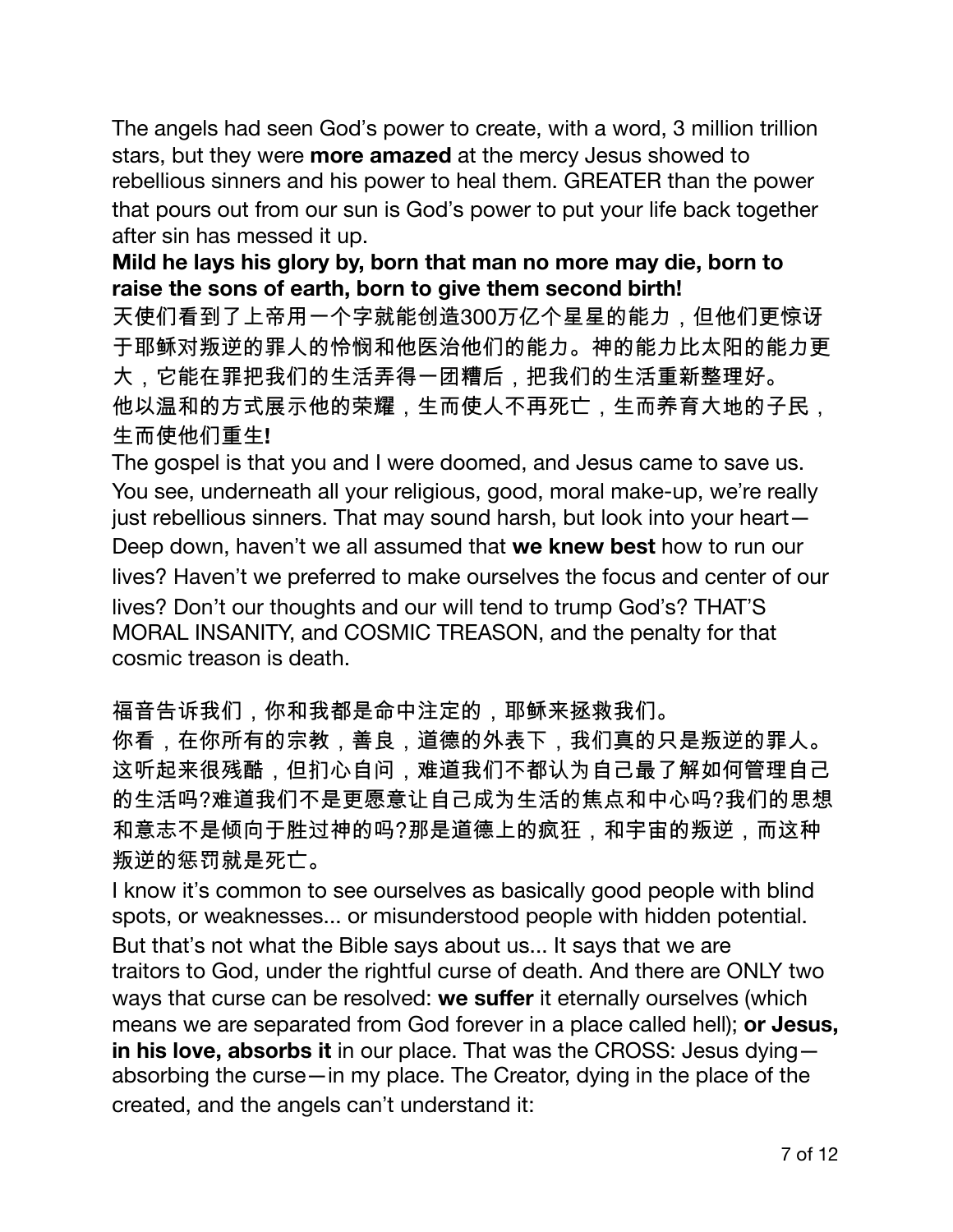## Mild, he lays his glory by, born that men no more may die...

我知道这是很常见的,认为我们自己基本上是好人,有盲点或弱点……或误 解了潜在的人。但圣经不是这样说我们的……它说我们是在合法的死亡诅咒 下背叛上帝的叛徒。只有两种方法可以解除咒诅:我们自己永远受苦(这意味 着我们在一个叫地狱的地方与神永远分离);或者耶稣,在他的爱中,把它吸 收在我们的地方。那就是十字架:耶稣受难,替我承受咒诅。造物主,死在被 创造的地方,天使不能理解:

温和,他把他的荣耀,出生,人们不会再死亡...

It's popular to say that whatever way you want to follow God is ok; God is like a mountain, there are many roads leading to Him. All paths are all headed to the same place... But that's not what the Bible says. It says, And there is salvation in no one else, for there is no other name under heaven given among men by which we must be saved. **Acts 4:12** 

And in John 14... Jesus said to him, "I am the way, and the truth, and the life. No one comes to the Father except through me. John 14:6

人们常说,无论你以什么方式追随上帝都是可以的;上帝就像一座山,有许多 道路通向他。所有的路径都指向同一个地方……但圣经不是这么说的。圣经 说,除他以外,别无拯救。因为在天下人间,没有赐下别的名,我们可以靠 着得救。

使徒行传4:12

在约翰福音14章6节…耶稣对他说:"我就是道路,真理,生命。若不藉着我, 没有人能到父那里去。约翰福音14:6

You see, every other religion teaches you that you can save yourself. If you are good enough, do enough religious rituals, you'll be saved. But Jesus taught that we couldn't save ourselves, so He did. But we must receive him and at the gift of life that He offers.

Listen... If I can't swim, and you are on the boat deck with a life preserver and a bowling ball... and you say, "Which one you want?" And I say, "it doesn't matter which one you throw me, just throw me one now..." That's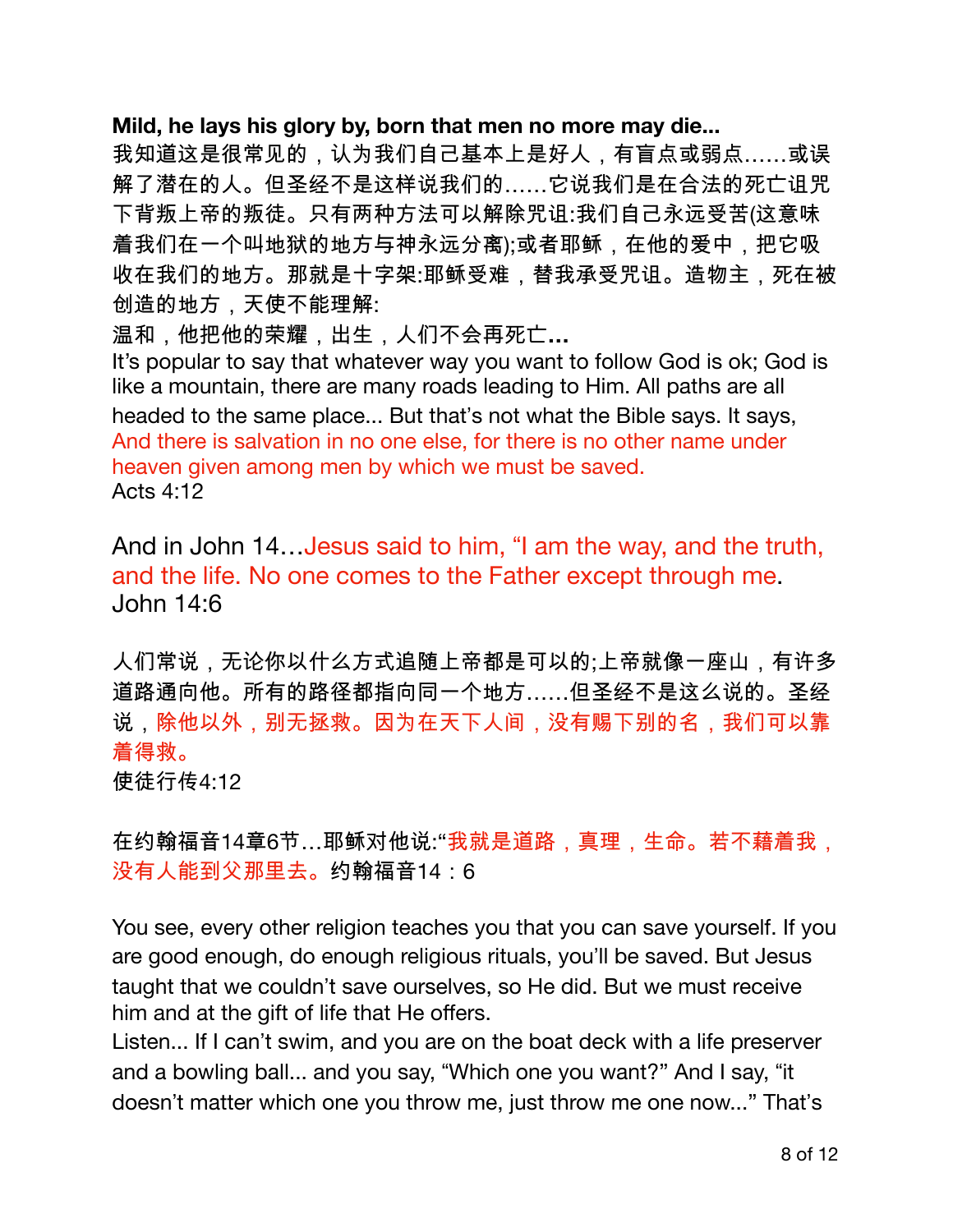crazy! It makes a big difference! Religion says, "Try harder; be better." Jesus' message is, "I did it for you. I did what you could never do. Receive it as a gift." So the shepherds say, "Hark! This is your lifesaver!" 你看,其他宗教都教导你,你可以拯救自己。如果你够好,做足够多的宗教 仪式,你就会得救。但是耶稣教导我们不能拯救自己,所以他就这样做了。 但我们必须接受他,接受他所赐给我们的生命。 听……如果我不会游泳,而你站在甲板上,拿着救生衣和保龄球……你说, "你想要哪一个?"我说:"你扔给我哪一个都没关系,现在就扔给我一 个……""这太疯狂了!这有很大的不同!宗教说:"更加努力:变得更好。耶稣的信 息是:"我为你做了这事。"我做了你永远做不到的事。把它当作礼物来接受。 于是牧羊人说:"听!"这是你的救星!"

## Lastly... It's amazing that the shepherds were chosen to make this announcement.

As I mentioned, the only ones who saw the angels that night were the shepherds. Everybody else had to hear about this announcement from the shepherds. These guys experienced glory and songs and angels and everyone else experienced the testimony of smelly, barely literate shepherds. And honestly, that may disappoint us too... Most of us would probably prefer the angels over the shepherds. But this is a very important thing you need to learn about God: Throughout Scripture, God's PRIMARY way of speaking to people is through broken and flawed instruments: like shepherds.

最后......令人惊讶的是,牧羊人被选中来宣布这个消息。

就像我提到的,那天晚上唯一看到天使的是牧羊人。其他人必须从牧羊人那 里听到这个宣告。这些人经历了荣耀,歌曲,天使,而其他人则经历了臭烘 烘的,几乎没有受过教育的牧羊人的见证。老实说,这可能也会让我们失 望……我们大多数人可能更喜欢天使而不是牧羊人。但这是你需要了解上帝 的一件非常重要的事情:在圣经中,上帝与人交流的主要方式是通过破碎的, 有缺陷的工具:, 就像牧羊人。

You see, the first time most people hear the gospel message is from someone they know... a family member or a friend. And their flaws are known...because they have lived in close proximity. And you wonder, "How could God be speaking to me from my brother?" Do you know how he terrorized me as a kid? Or maybe you heard about all this for the first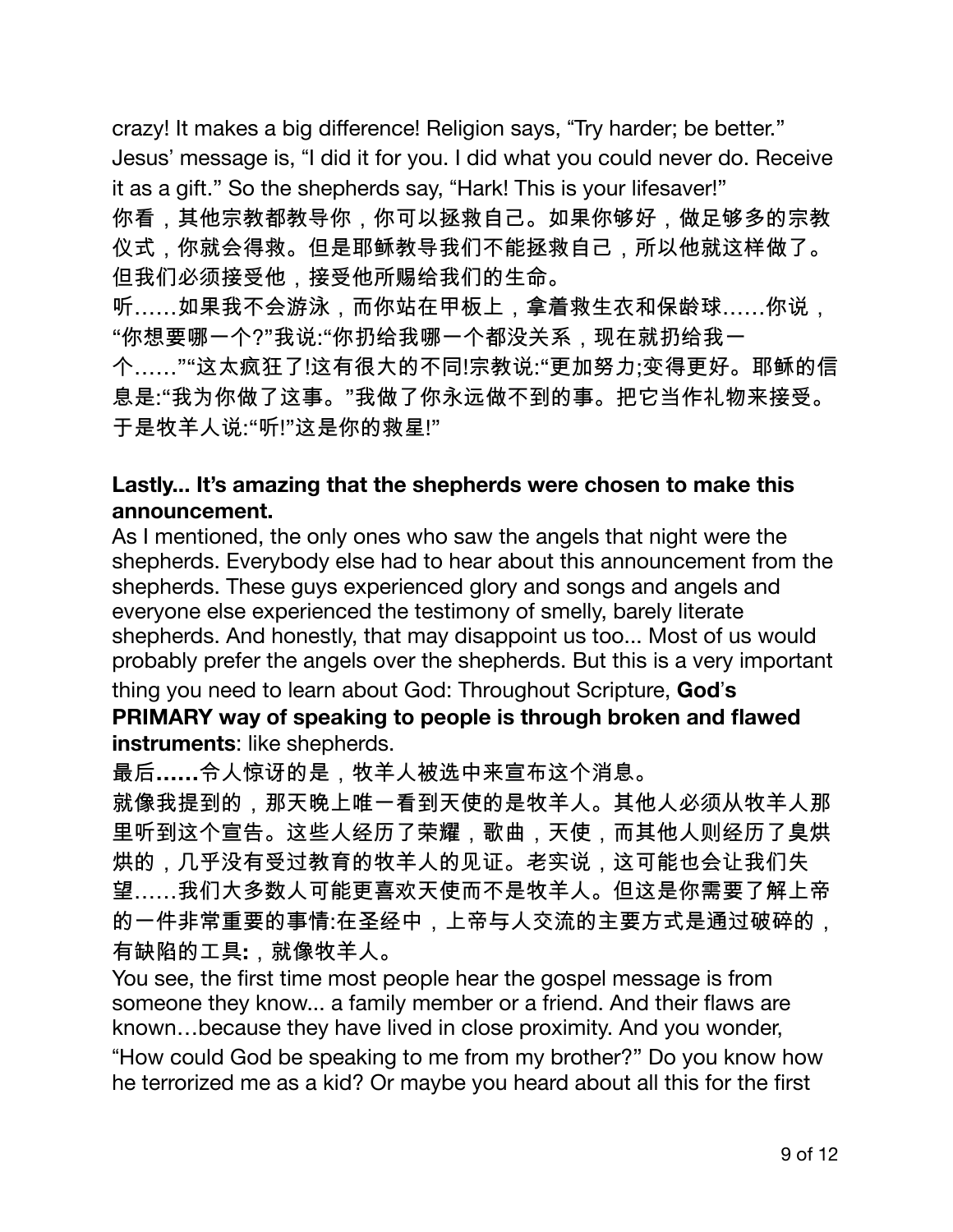time from your annoying neighbor. And all you can think is, "Their kids are totally out of control... How are they supposed to know the mysteries of eternity?" AT LEAST that's WHAT MY NEIGHBORS ARE HERE ARE PROBABLY SAYING.

LISTEN: Just because the messenger is flawed does not mean the message is flawed. God chooses shepherds and normal imperfect people as his primary mouthpieces. That's how it was at the first Christmas, and that's how it is today. When you look to flawed people to be the perfect Jesus, you will be disappointed every time.

你看,大多数人第一次听到福音信息是从他们认识的人那里…家庭成员或朋 友他们的缺点是众所周知的,因为他们住得很近。你会想:"上帝怎么能从我 兄弟那里对我说话呢?""你知道小时候他怎么吓唬我吗?"又或者你是第一次从 你那讨厌的邻居那里听说这些。你所能想到的就是,"他们的孩子完全失控 了……他们怎么能知道永恒的奥秘呢?"至少我的邻居们可能会这么说。 听着:仅仅因为传信息者有缺陷并不意味着信息有缺陷。神选择牧人和正常的 不完美的人作为他的主要口舌。这是第一个圣诞节时的情况,今天也是如 此。当你把有缺点的人看作是完美的耶稣时,你每次都会失望。

In the Old Testament book of Numbers chapter 22, there's a story about the prophet Balaam. He was about the do something God didn't want him to do. And so he sent an angel to stand in his path, but Balaam couldn't see the angel, only the donkey he was riding on could. And so the donkey refused to go forward. And Balaam started to beat the donkey. And then God opened the mouth of the donkey, and the donkey said, "Look, Jack, you best stop hitting me."

Here's the point, If God spoke through a donkey. He can speak through your annoying neighbor. In the same way, the message to you from the shepherds, and from me today is this: HARK-Listen! God has been pursuing you, speaking to you, trying to wake you up and draw you back to himself... Would you stop for a moment... and listen? Would you let the rush and stress of the Christmas season fade away for just a second...and listen? Would you put aside for a minute all of your objections...and listen? 在旧约民数记第22章,有一个关于先知巴兰的故事。他要做上帝不想让他做 的事。于是打发一个天使站在路上,巴兰却看不见天使,只有他所骑的驴能 看见。于是驴子就不肯往前走了。巴兰就动手打驴。上帝张开驴的嘴,驴 说:"听着,杰克,你最好别打我。"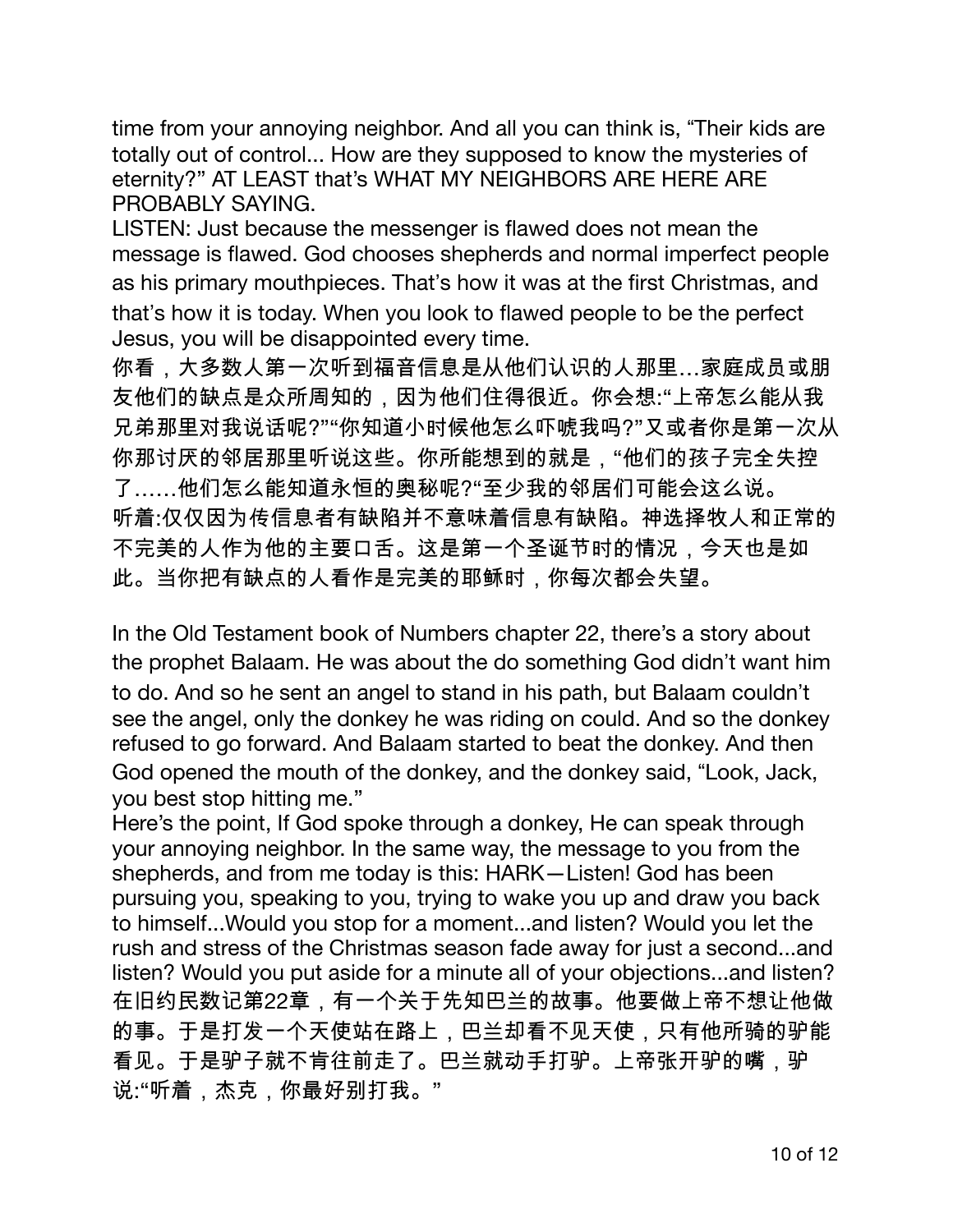重点是,如果上帝通过驴子说话,他也能通过你讨厌的邻居说话。今天牧人 和我有话要对你们说:你们当听!上帝一直在追着你,对你说话,试图唤醒 你,把你拉回他自己身边……你能停一下吗?和听一下吗?你会让圣诞季的繁 忙和压力消失一秒钟吗?和听一下吗?你能把你所有的反对意见放在一边一分 钟吗?和听一下吗?

THE ANGELS are not telling you to try harder, or to be better. They aren't saying you need to memorize the entire Bible or have it all figured out.

They are not telling you that you're not good enough.

GOD IS telling you can never be good enough... but he loves you; so much that he left heaven for you and did the work of saving you. That's why Christmas is such a big deal!

There's nothing you need to do. Nothing you CAN do. Nothing...but LISTEN to his voice and receive the gift. Are you ready to harken-to listen  $-$ to his voice?

God created you for a love relationship with Him. But all have sinned and fall short of the glory of God. And this separates us from Him...and there's nothing you can do to fix the relationship. But God sent Jesus Christ, His son, to die for our sins. And after 3 days he rose from the dead, eternally triumphant over his enemies, so that there is now no condemnation for those who believe, but only everlasting joy.

天使并不是在告诉你要更加努力,或者变得更好。他们并不是说你需要记住 整本圣经,或者把它们都算出来。他们并不是在告诉你你不够好。

神告诉你,你永远都不够好,但是他爱你。他为你离开了天堂,也为你做了 拯救你的工作。这就是为什么圣诞节这么重要的原因!

你不需要做什么。你无能为力。没什么…只是听他的声音,接受礼物。你准 备好倾听他的声音了吗?

上帝创造你是为了与他建立爱的关系。但世人都犯了罪,亏缺了神的荣耀。 这就把我们和他分开了,你做什么也不能修复我们的关系。但神差遣他的儿 子耶稣基督为我们的罪死。过了三天,他从死里复活,在仇敌面前得胜,叫 那些信的人不再定罪,只得永远的喜乐。

Restore your sense of awe about the birth of Jesus today. And maybe for the first time, you need to live out Romans 10:9. It says, "If you declare"

with your mouth, 'Jesus is Lord,' and believe in your heart that God raised him from the dead, you will be saved."

As we close out 2020, Would you receive Jesus today. If so you can pray this prayer right where you are...